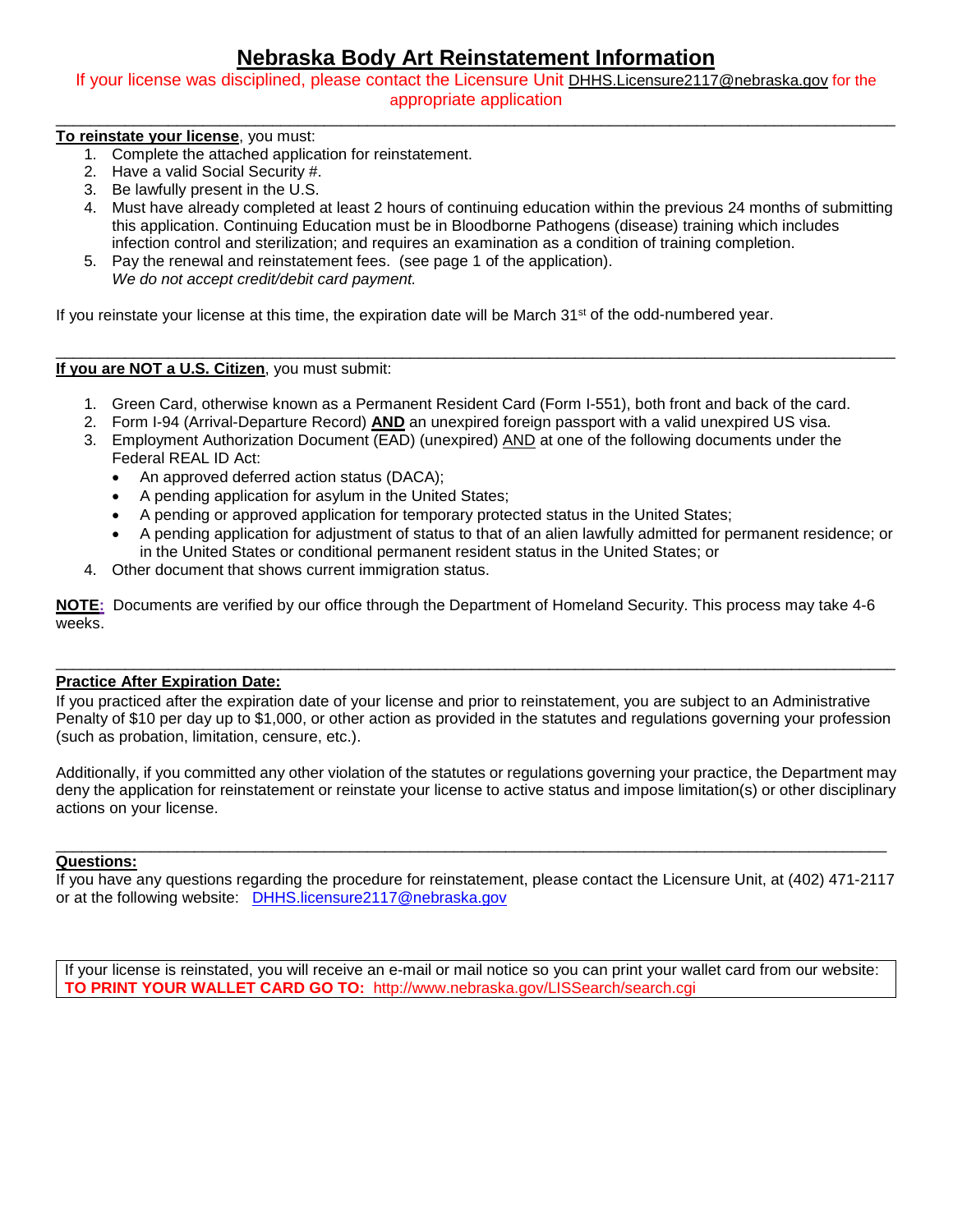

Good Life, Great Mission.

#### DEPT. OF HEALTH AND HUMAN SERVICES

Division of Public Health - Licensure Unit P.O. Box 94986 - Lincoln, Nebraska 68509-4986 Telephone #: 402-471-2117 E-mail: [dhhs.licensure2117@nebraska.gov](mailto:dhhs.licensure2117@nebraska.gov)

## **BODY ART REINSTATEMENT APPLICATION**

This section for Office Use Only

Expiration Date:

Date of License:

|                     | LICENSE TYPE: Identify the license you are requesting reinstatement and the license # assigned to that license. |  |                            |           |  |  |  |
|---------------------|-----------------------------------------------------------------------------------------------------------------|--|----------------------------|-----------|--|--|--|
| <b>Body Piercer</b> | License #                                                                                                       |  | Permanent Color Technician | License # |  |  |  |
| Tattoo Artist       | $\mathsf{\mathsf{L}}$ icense #                                                                                  |  | <b>Body Brander</b>        | License # |  |  |  |

**FEES:** Fees due are listed by month and year. **The below fees apply for each license that you are requesting reinstatement**

| <b>YEAR</b>               | Jan     | Feb     | March   | April | Mav   | June  | July  | Auc   | Sept  | Oct     | Νον     | Dec     |
|---------------------------|---------|---------|---------|-------|-------|-------|-------|-------|-------|---------|---------|---------|
| <b>Even Numbered Year</b> | \$153   | \$153   | \$153   | \$153 | \$153 | \$153 | \$153 | \$153 | \$153 | \$64.50 | \$64.50 | \$64.50 |
| <b>Odd Numbered Year</b>  | \$64.50 | \$64.50 | \$64.50 | \$153 | \$153 | \$153 | \$153 | \$153 | \$153 | \$153   | \$153   | \$153   |

Make payable by *check or money order* to "Licensure Unit". *We do not accept credit/debit card payment*

**MILITARY SERVICE:** If you meet the following definition of 'military', you are NOT required to pay the renewal fee or meet the continuing competency requirements. **(You must check the box and submit the requested document)**

 **Military:** I have served in the regular armed forces of the United States or am actively engaged in military service (active duty for at least 30 days) during part of the 24 months immediately preceding the biennial renewal date. (You must attach your military orders)

## **You must complete ALL sections of this application**

|                                                                                                                                                                                   | <b>SECTION A: PERSONAL INFORMATION</b>                                                                                |                  |                                                                                                                                                                                                                                                                                                                                   |                                         |                   |       |      |  |  |
|-----------------------------------------------------------------------------------------------------------------------------------------------------------------------------------|-----------------------------------------------------------------------------------------------------------------------|------------------|-----------------------------------------------------------------------------------------------------------------------------------------------------------------------------------------------------------------------------------------------------------------------------------------------------------------------------------|-----------------------------------------|-------------------|-------|------|--|--|
|                                                                                                                                                                                   | Legal Name:                                                                                                           | First:           |                                                                                                                                                                                                                                                                                                                                   | Middle/MI:                              |                   | Last: |      |  |  |
|                                                                                                                                                                                   |                                                                                                                       |                  |                                                                                                                                                                                                                                                                                                                                   |                                         |                   |       |      |  |  |
| For name changes, you must submit a copy of marriage certificate, divorce decree, court order, etc. If not submitted, the license will be<br>issued in the name as printed above. |                                                                                                                       |                  |                                                                                                                                                                                                                                                                                                                                   |                                         |                   |       |      |  |  |
| 2                                                                                                                                                                                 | Mailing<br>Address:                                                                                                   | Street/PO/Route: |                                                                                                                                                                                                                                                                                                                                   |                                         |                   |       |      |  |  |
|                                                                                                                                                                                   | <b>ICheck</b> this<br>box if NEW<br>address                                                                           | City:            |                                                                                                                                                                                                                                                                                                                                   |                                         | State or Country: |       | Zip: |  |  |
| 3                                                                                                                                                                                 | Date of Birth (Month/Day/Year):                                                                                       |                  |                                                                                                                                                                                                                                                                                                                                   | Place of Birth (City/State or COUNTRY): |                   |       |      |  |  |
| 4                                                                                                                                                                                 | Phone #:*                                                                                                             |                  |                                                                                                                                                                                                                                                                                                                                   |                                         | E-Mail Address*:  |       |      |  |  |
|                                                                                                                                                                                   | NOTE: your phone number and e-mail are optional, but providing this information will speed up communication with you. |                  |                                                                                                                                                                                                                                                                                                                                   |                                         |                   |       |      |  |  |
|                                                                                                                                                                                   |                                                                                                                       |                  | To reinstate your license, you must have a valid Social Security Number                                                                                                                                                                                                                                                           |                                         |                   |       |      |  |  |
| 5                                                                                                                                                                                 | <b>Social Security Number</b><br>$(SSN)$ :                                                                            |                  |                                                                                                                                                                                                                                                                                                                                   |                                         |                   |       |      |  |  |
|                                                                                                                                                                                   | Alien Registration Number ("A#"):<br>If you also have an A# or<br>I-94#, check the correct                            |                  |                                                                                                                                                                                                                                                                                                                                   |                                         |                   |       |      |  |  |
|                                                                                                                                                                                   | box and provide your<br>number:                                                                                       |                  | $1-94$ #:                                                                                                                                                                                                                                                                                                                         |                                         |                   |       |      |  |  |
|                                                                                                                                                                                   |                                                                                                                       |                  | Neb. Rev. Stat. §§38-123 and 38-130 requires that you provide your social security number to DHHS. Although your number is not<br>public information, DHHS may disclose it for child support enforcement purposes as well as to the Nebraska Department of Revenue,<br>Department of Labor and for other Administrative purposes. |                                         |                   |       |      |  |  |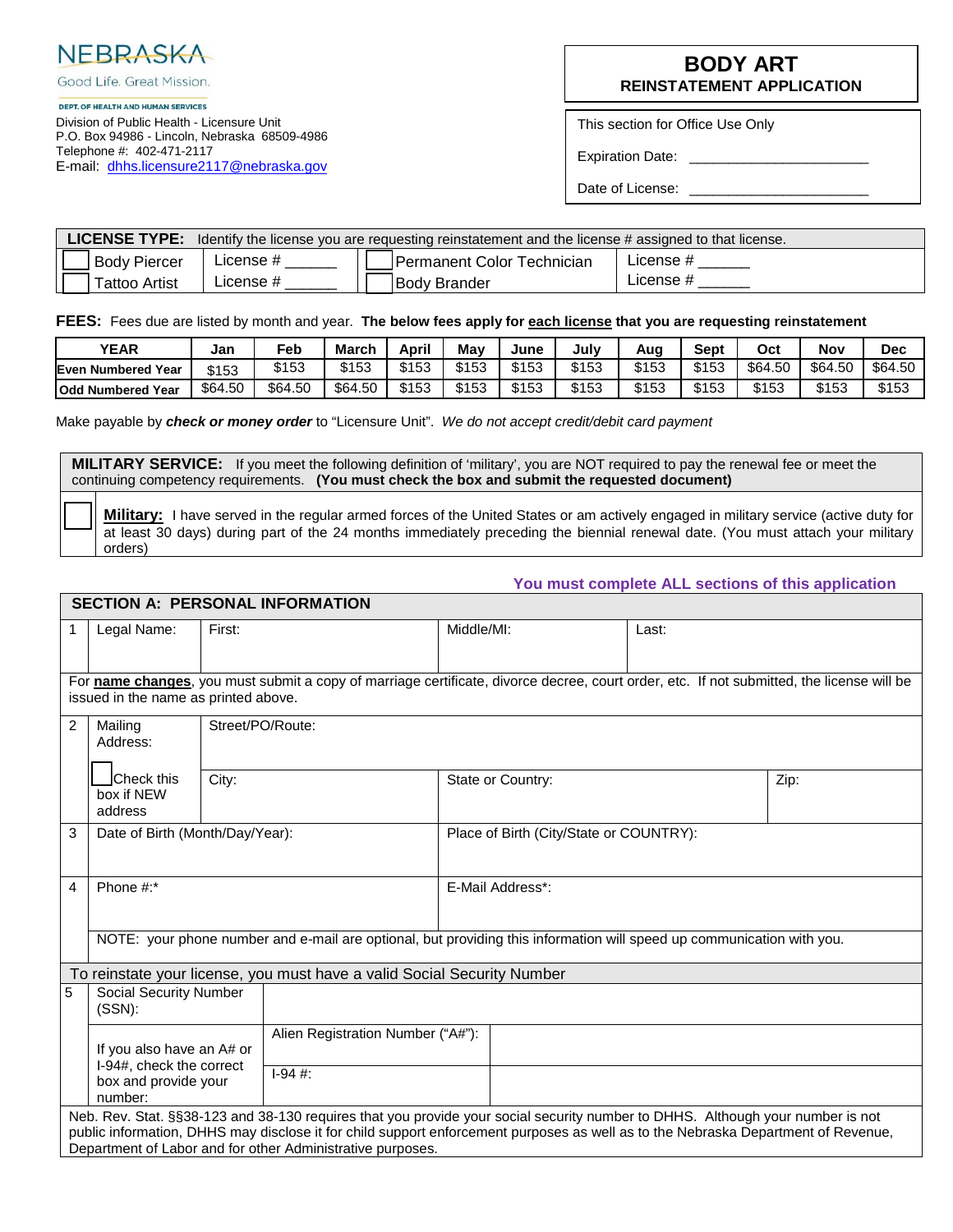No

## **SECTION B: CONVICTION AND LICENSE INFORMATION**

Failure to list any conviction(s) or disciplinary action(s), could result in disciplinary action against your license.

#### **Conviction Information:**

| You are NOT required to list infractions, diversions or dismissals. Misdemeanor and felony convictions can either be processed through |  |
|----------------------------------------------------------------------------------------------------------------------------------------|--|
| traffic or criminal court, so when you check with the county court/district court, you should ask for both traffic and criminal court  |  |
| misdemeanor and felony convictions                                                                                                     |  |

| Were you convicted of a misdemeanor or felony in any state/jurisdiction since your license was last renewed (or since ∣ <sub></sub> |     |
|-------------------------------------------------------------------------------------------------------------------------------------|-----|
| you received your initial license if such was within the past 24 months). If you answer YES to this question, you must              | Yes |
| submit the following documents to the Licensure Unit:                                                                               |     |

- A copy of the entire/complete court record, which includes charges and disposition;
- Your explanation of the events leading to the conviction (what, when, where, why) and a summary of actions you have taken to address the behaviors/actions related to the convictions;
- If you have a drug and/or alcohol offense, to assist in the evaluation of your drug and/or alcohol conviction(s), please submit all evaluation/discharge summaries where drug and/or alcohol treatment was obtained or required. All evaluations / discharge summaries must be submitted by the provider directly to DHHS; and
- If you are currently on probation, a letter from the probation officer addressing the terms and current status of your probation.

List below misdemeanor or felony convictions

| Name of Conviction | Date of Conviction   Name of Court |  |
|--------------------|------------------------------------|--|
|                    |                                    |  |
|                    |                                    |  |
|                    |                                    |  |
|                    |                                    |  |

**NOTE:** If you have any criminal charges or credential disciplinary actions pending that result in misdemeanor or felony conviction or credential discipline, you must report such actions to of Office of Investigation https[://dhhs.ne.gov/pages/Investigations.aspx](https://dhhs.ne.gov/Pages/Investigations.aspx)  within 30 days of the conviction/action (Neb. Rev. Stat. 38-1,125). Failure to disclose any such convictions/credential discipline could result in disciplinary action.

### **Licensure Information:**

The following questions relate to a license/certificate/registration that you currently **hold or have held** to provide health related services in a state/jurisdiction **other** than Nebraska.

|    |                                                                                                                                                                                                                                                                                                                         | Yes | No |                                               |                                   |                             |
|----|-------------------------------------------------------------------------------------------------------------------------------------------------------------------------------------------------------------------------------------------------------------------------------------------------------------------------|-----|----|-----------------------------------------------|-----------------------------------|-----------------------------|
| 2  | Do you hold or have you<br>held a license in any state?<br>If you answer 'yes' to this<br>question, you must<br>respond to question 2a                                                                                                                                                                                  |     |    | If yes, what State(s) are you<br>licensed in? | What type of license do you hold? |                             |
| 2a | If YES, has your license<br>ever been denied, refused<br>renewal, limited,<br>suspended, revoked or<br>had other disciplinary<br>measures taken against it?<br>If you answered YES to<br>this question, you must<br>submit Official Documents<br>from the State Board in<br>which the disciplinary<br>action was taken. |     |    | Type of License Action                        | Date of Action                    | Name of State taking Action |
| 3  | Have you ever been<br>denied the right to take a<br>licensing examination in<br>any state?                                                                                                                                                                                                                              |     |    | Please Explain:                               |                                   |                             |